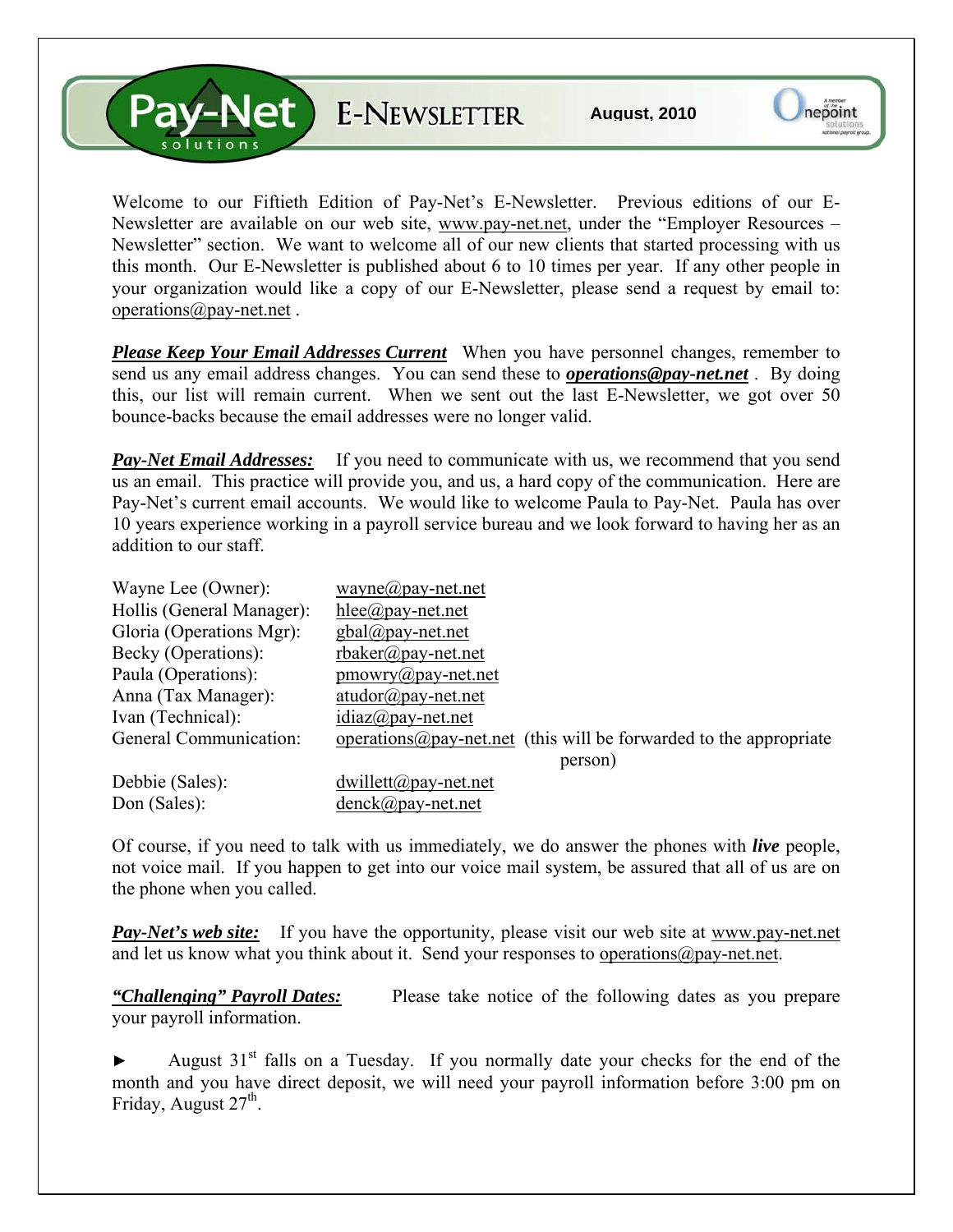September  $5<sup>th</sup>$  falls on a Sunday. If you normally date your checks for the  $5<sup>th</sup>$  your check date will roll back to Friday, September 3<sup>rd</sup>. If this applies to you, and you have direct deposit, we will need your payroll information before 3:00 pm on Wednesday, September 1<sup>st</sup>.

► **Monday, September 6, 2010, is Labor Day, a national holiday. Pay-Net will be closed on that day. Please be sure to take this holiday into account as you prepare your payroll for processing.**

September  $20^{th}$  falls on a Monday. If you normally date your checks for the  $20^{th}$  and you have direct deposit, we will need your payroll information before 3:00 pm on Thursday, September  $16^{th}$ .

October  $5<sup>th</sup>$  falls on a Tuesday. If you normally date your checks for the  $5<sup>th</sup>$  and you have direct deposit, we will need your payroll information before 3:00 pm on Friday, October 1<sup>st</sup>.

► **Monday, October 11, 2010, is Columbus Day. This holiday is a banking holiday, and banks, schools and government offices will be closed. Pay-Net will be open on this day. Please be sure to take this holiday into account as your prepare your payroll for processing.** 

October  $31<sup>st</sup>$  falls on a Sunday. If you normally date your checks for the "End of the Month", then your check date will fall back to Friday, October  $29<sup>th</sup>$ . If this affects your company and you have direct deposit, we will need your payroll information by 3:00 pm on Wednesday, October  $27<sup>th</sup>$ .

November  $1<sup>st</sup>$  falls on a Monday. If you normally date your checks for the  $1<sup>st</sup>$  and you have direct deposit, we need your payroll information before 3:00 pm on Thursday, October 28<sup>th</sup>.

#### Thursday, November 11<sup>th</sup> is Veteran's Day. This holiday is a banking holiday, and **banks, schools and government offices will be closed. Pay-Net will be open on this day. Please be sure to take this holiday into account as your prepare your payroll for processing.**

*Payroll Puzzler:* John, a nonexempt hourly employee, worked through his scheduled 45 minute lunch period for one week to finish an assignment. When his manager asked about his progress, John said he had worked through lunch, but he had not asked permission. When the project was finished, John applied for three hours of overtime. His manager disapproved the payment because John had not asked to work overtime, which was not approved for the project. Does the company owe John overtime?

Find the answer at the end of this ENewsletter.

## *New HIRE Legislation*

On March 18, 2010, President Obama signed the new *Hiring Incentives to Restore Employment Act* (HIRE) into law. This federal legislation creates brand-new tax breaks for hiring and retaining unemployed workers, extends the enhanced business equipment deduction that was available last year, and reinforces the "Build America Bond" program. And, YES, Pay-Net's software has been modified for these new laws regarding the hiring and retention of unemployed workers and we are ready to assist you in getting these employment tax breaks.

**Here's a quick rundown on these three key tax breaks:**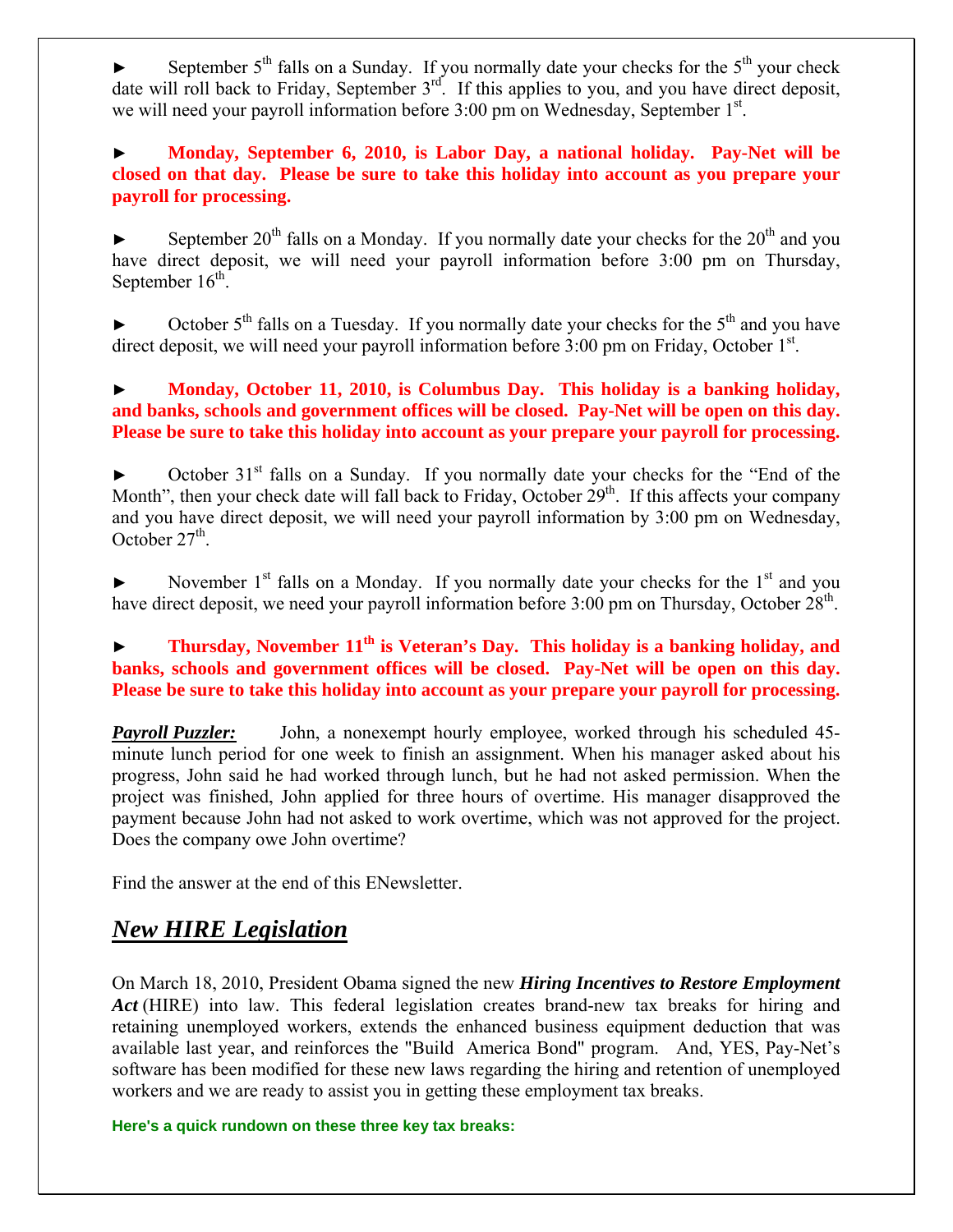**(1) Employers Get a Payroll Tax Holiday for New Hires -- Plus a Potential Tax Credit Bonus. Normally, an employer is required to pay its share of Social Security taxes on wages earned by employees. For 2010, the portion of the tax is 6.2 percent on the first \$106,800 of wages.** 

**Under the** *HIRE Act***, an employer is effectively excused from paying its share of the 6.2 percent tax on wages received by "qualified employees." This exemption applies to wages paid after the date of enactment through the end of 2010. The maximum value for each qualified employee is \$6,621.** 

*Example:* **If a qualified employee is hired in March and receives \$50,000 in wages in 2010, the employer saves \$3,100 (6.2 percent of \$50,000) in Social Security tax.** 

**The new law defines a "qualified employee" as someone who meets all of these criteria:** 

- **Begins work after February 3, 2010 and before January 1, 2011.**
- **Has not been employed for more than 40 hours during the previous 60 days (ending on the start date).**
- **Was not hired to replace another employee unless the former employee separated from employment voluntarily or for cause.**
- **Is not related to the employer and does not own more than 50 percent of the business, either directly or indirectly.**

*Notes:* **A qualified employee may be either a full-time employee or a part-time employee. There is no minimum requirement for the hours worked. The payroll tax forgiveness does not apply to the 1.45 percent Medicare portion of payroll tax. And household employers (for example, hiring nannies) cannot claim the new tax benefit.** 

**The exemption officially begins with wages paid in the second calendar quarter of 2010. Employers entitled to tax relief for the first quarter will be credited against their general Social Security liability for the second quarter.** 

*Another tax credit bonus:* **In addition to the payroll tax forgiveness, an employer can claim a tax credit if it retains a qualified worker for a minimum of 52 consecutive weeks. The credit is equal to the lesser of: \$1,000 or 6.2 percent of the employee's wages paid during the 52-week period. If the employee quits or is fired before the end of the one-year period, no credit is allowed.** 

**The new law requires that employers get statements from each eligible new hire certifying that he or she was unemployed during the 60 days before beginning work or, alternatively, worked fewer than a total of 40 hours for someone else during the period. The IRS has released a preliminary form that employees can use to make the required statement, the W-11 Form. The preliminary release of the W-11 is found on the link at the end of this section.** 

**Consult with your tax adviser to determine if these tax breaks make it advantageous for your business to hire new employees now and to ensure you comply with the documentation rules to qualify.** 

**(2) The Super Deduction for Purchasing Business Equipment Has Been Extended. Section 179 of the Internal Revenue Code allows an employer to "expense," or currently deduct, qualified business assets placed in service during the year, up to a specified maximum. So instead of depreciating equipment over several years, you can write off the entire cost in one year if you qualify and make this election. The maximum deduction is phased out on a dollar-for-dollar basis for the cost of assets exceeding a threshold amount.** 

**Under an earlier stimulus law, the maximum Section 179 deduction allowed for 2009 was \$250,000, while the phase-out threshold was set at \$800,000. Without an extension, the Section 179 deduction for 2010 had reverted to \$134,000 and the phase-out threshold was \$530,000. Now the new law preserves the higher limits for qualified assets placed in service in tax years beginning in 2010.**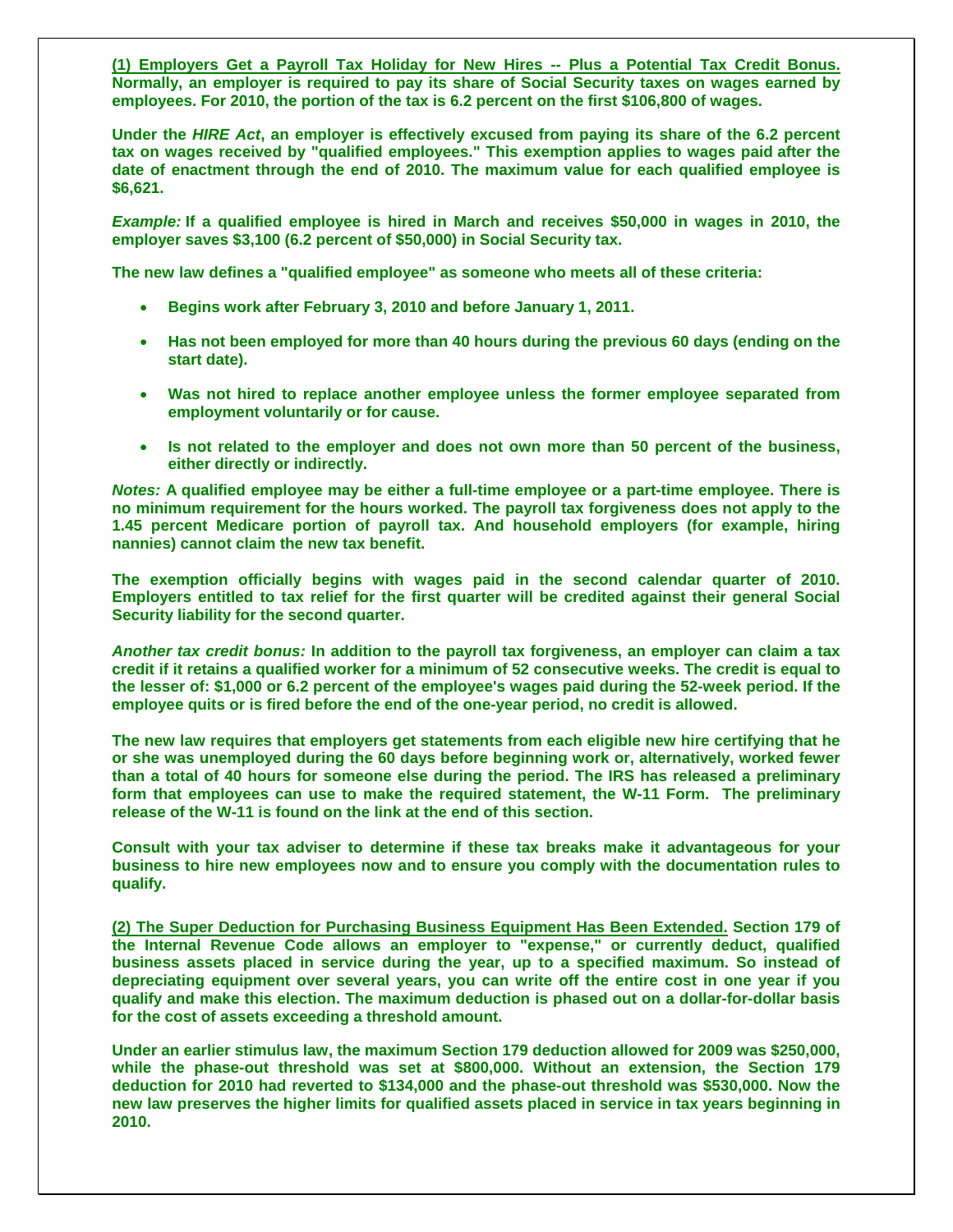*Notes:* **The** *HIRE Act* **does not extend the "bonus depreciation" tax break that was also available for business equipment purchases in 2009. However, it does continue to allow businesses to currently deduct the cost of off-the-shelf software placed in service in 2010.** 

**(3) Tax Credit Bonds Are Made More Attractive. Under the** *American Recovery and Reinvestment Act of 2009***, state and local governments were authorized to issue "Build America Bonds." These bonds have proven to be popular among institutional investors, such as municipal bond funds. To increase participation in this program, the** *HIRE Act* **allows issuers of qualified tax credit bonds to elect to receive direct payment from the federal government in an amount equal to the allowable tax credit. The tax credit bonds include new renewable energy bonds, qualified energy conservation bonds, qualified zone academy bonds and qualified school construction bonds.** 

#### *What is NOT Included in the Legislation?*

**The HIRE Act does** *not* **include a number of tax breaks that people are waiting for and Congress continues to discuss. We are likely to see new legislation this year that covers the extension of several tax breaks that technically expired after 2009, such as the Research Tax Credit, the higher education tuition deduction, the state and local sales tax write-off and a variety of other business and individual tax breaks.** 

**Similarly, the law did not provide alternative minimum tax (AMT) relief or any revision of the estate and gift tax laws. However, these issues are addressed in other legislative proposals that are currently working their way through Congress. Stay tuned. We'll tell you about additional tax changes as soon as they pass.** 

#### *Whose Going To Pay For the HIRE Act?*

**The tax benefits in the new** *HIRE Act* **are mainly offset by a package of foreign tax compliance rules. Among other provisions, the law:** 

- **Imposes 30 percent tax withholding on payments to foreign banks and trusts that fail to identify U.S. accounts and their owners and assets to the IRS; or foreign corporations that do not supply the name, address, and tax identification number of any U.S. individual with at least 10 percent ownership in the firm.**
- **Imposes penalties of up to \$50,000 on U.S. taxpayers who have at least \$50,000 in offshore accounts or assets, but fail to report the accounts on their annual income tax returns.**
- **Assesses a 40 percent penalty on the amount of any understatement attributed to undisclosed foreign assets.**
- **Extends the statute of limitations to six years for "substantial" omissions derived from offshore assets.**
- **Requires shareholders in passive foreign investment companies to file annual returns.**
- **Establishes a \$10,000 minimum failure-to-file penalty for certain foreign-trust related information returns.**

**To further help pay for the new tax breaks, the new law also delays (until 2021) application of the worldwide interest allocation rules and accelerates certain corporate estimated tax payments.** 

If you believe that your company can take advantage of this new HIRE law and you are hiring new employees that meet the eligibility requirements, give our office a call so we can assist you in setting up these employees on the payroll system. Also the final W11 Form, or the statement for employee certification, is available on our web site (see link below).

For more information, here are some valuable links (clickable links): IRS Notice dated 03/30/2010 regarding HIRE:

<http://www.irs.gov/newsroom/article/0,,id=220326,00.html?portlet=7>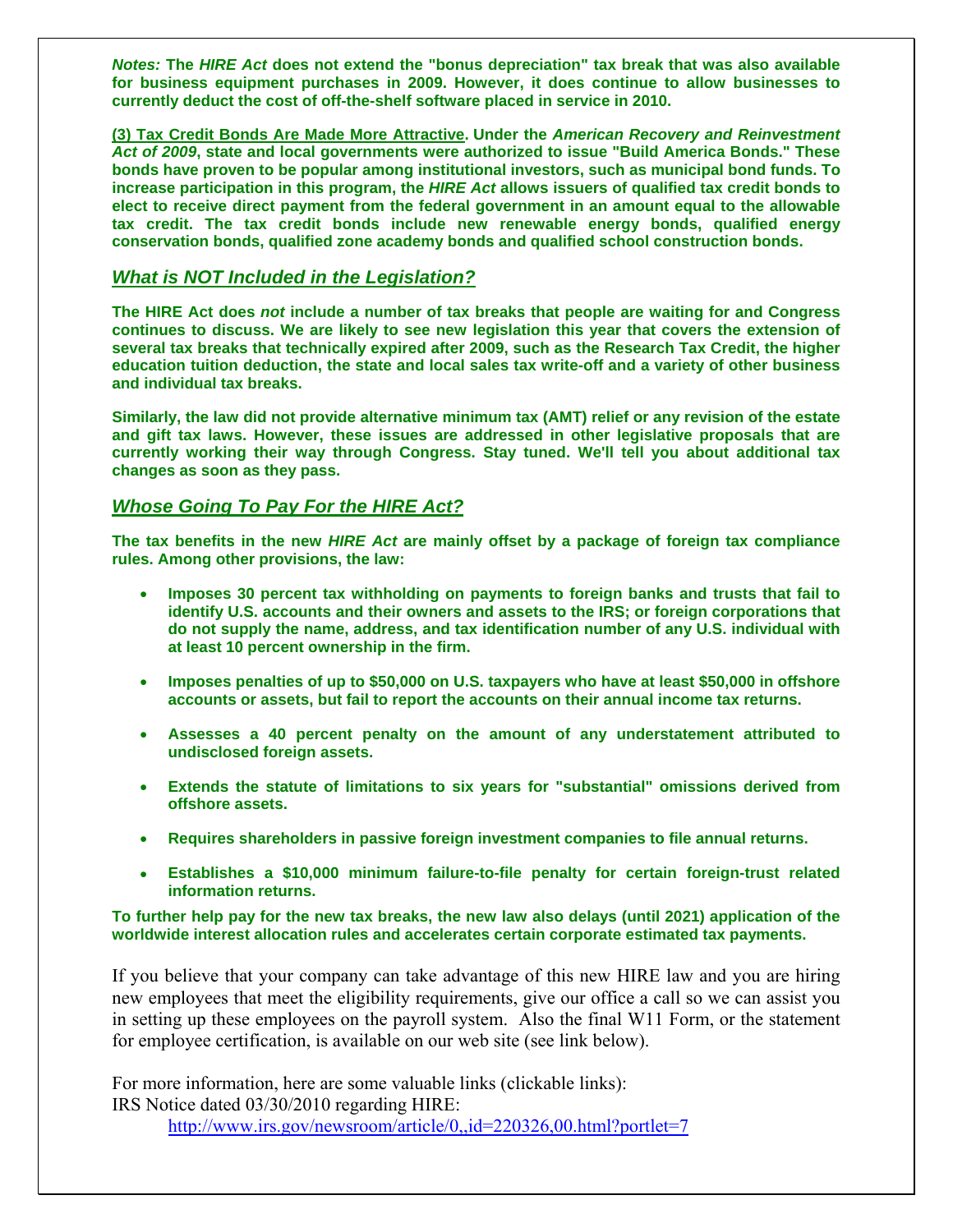IRS Question & Answer page: <http://www.irs.gov/businesses/small/article/0,,id=220745,00.html?portlet=7>

The complete text of the HIRE Legislation act: [http://www.irs.gov/pub/newsroom/hire\\_act.pdf?portlet=7](http://www.irs.gov/pub/newsroom/hire_act.pdf?portlet=7)

W-11 Form: <http://www.pay-net.net/docs/fw11.pdf> From Pay-Net's web site.

*Changes to Health Care Law That Affect Payroll:* Key provisions under amendments to the recently signed health care law, including a new starting date for tax-free contribution limits on FSAs, will affect payroll considerations.

The Health Care and Education Reconciliation Act of 2010 (P.L. 111-152), signed March 30, made several changes to the underlying Patient Protection and Affordable Care Act (P.L. 111- 148), signed March 23.

The \$2,500 limit on tax-free employee contributions to flexible-spending accounts starts in 2013 instead of 2011. New rules that prohibit the use of FSA funds to buy nonprescription drugs still take effect Jan. 1, 2011.

Another amendment added a 3.8 percent Medicare tax on unearned income for employees earning more than \$200,000 a year, which is in addition to the 0.9 percent on the employee's portion of the Medicare (HI) tax when wages are more than \$200,000, effective 2013.

The maximum amount of the income exclusion for employer-provided adoption assistance is \$13,170 for tax years starting in 2010, up from \$12,170. The exemption, which was extended to Dec. 31, 2011, is to be adjusted for inflation annually.

*Health Care Tax Credit for Small Employers:* Included in the Patient Protection and Affordable Care Act approved by Congress in March and signed into law by President Obama, the credit is one of the first health care reform provisions to go into effect. The credit, which takes effect this year, is designed to encourage small employers to offer health insurance coverage for the first time or maintain coverage they already have.

"We want to make sure small employers across the nation realize that — effective this tax year — they may be eligible for a valuable new tax credit. Our postcard mailing — which is targeted at small employers — is intended to get the attention of small employers and encourage them to find out more," IRS Commissioner Doug Shulman said. "We urge every small employer to take advantage of this credit if they qualify."

In general, the credit is available to small employers that pay at least half the cost of single coverage for their employees in 2010. The credit is specifically targeted to help small businesses and tax-exempt organizations that primarily employ low- and moderate-income workers.

For tax years 2010 to 2013, the maximum credit is 35 percent of premiums paid by eligible small business employers and 25 percent of premiums paid by eligible employers that are tax-exempt organizations. The maximum credit goes to smaller employers — those with 10 or fewer fulltime equivalent (FTE) employees — paying annual average wages of \$25,000 or less. Because the eligibility rules are based in part on the number of FTEs, not the number of employees, businesses that use part-time help may qualify even if they employ more than 25 individuals. The credit is completely phased out for employers that have 25 FTEs or more or that pay average wages of \$50,000 per year or more.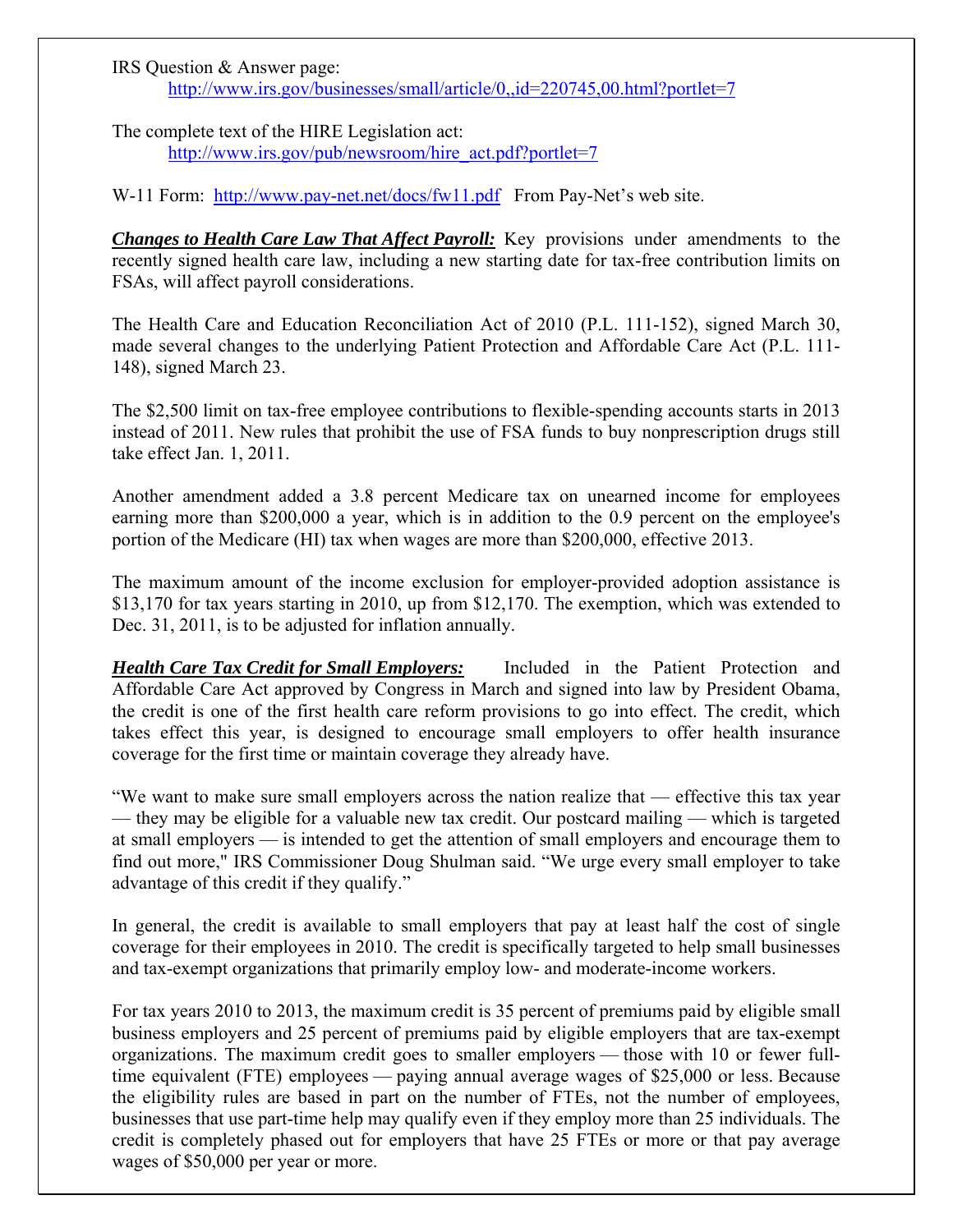Eligible small businesses can claim the credit as part of the general business credit starting with the 2010 income tax return they file in 2011. For tax-exempt organizations, the IRS will provide further information on how to claim the credit.

*Internet Rumor about Health Care and W2's:* There is a rumor being circulated around the internet that Employer Paid Health Insurance premiums will be reported on 2010 W2 Forms and the employee will have to pay taxes on this employer paid benefit because it will be added to the employee's gross wages.

As with all internet rumors, there is some truth to this statement but a lot of falsehoods too.

Yes, the cost of Employer Paid Health Insurance benefits will be included on the W2 Form, but it will be for the 2011 W2's, not the 2010.

No, there will be no increased in gross wages or taxable earnings for the employee. The employee will pay the same amount of taxes.

The purpose of this field is to monitor the employer compliance with the terms of the Health Care Law that was passed earlier this year and also to keep the employee informed over how much their employer is spending on health insurance.

*Uncashed Payroll Checks?* Clients frequently question us on what to do with old, uncashed payroll checks. Here is an article that may help you. As always, we suggest that you discuss this issue with your CPA for clarification of how the state laws apply to your company.

*The Scenario:* **Your company issues a final paycheck to an employee who is moving out of town and leaves only a forwarding address. A year later, the check still hasn't been cashed despite several letters your company has sent offering to void the original and reissue the check. You know that your bank won't cash the check now and you would like to just void it in your records and return the money to your general account.** 

*The Reality:* **You can't do that. Uncashed paychecks are a business liability that can be extinguished only they are cashed. The fact that a check remains uncashed over a long period of time does not eliminate your company's liability for the payment. Voiding or writing off the check and putting the money back into the general account understates your company's wages.** 

**In addition, uncashed checks carry property rights. After a specific interval of time that is determined by state laws, unclaimed checks become unclaimed property and are protected by state laws.** 

**To ensure compliance, the American Institute of Certified Public Accountants suggests these steps:** 

- **1. Void the check and move the funds into an escrow account that is subject to careful internal control.**
- **2. Pay the applicable employment tax, Social Security tax, and Medicare withholding.**

**3. Subject all transactions in and out of the escrow account to close scrutiny and supervisory review.** 

- **4. Find and retain available data that identifies the property owner.**
- **5. Try to contact the payee at regular intervals, such as every six months.**

**A company that does not comply with state unclaimed property laws runs the risk of an audit. Interest and penalties could be assessed for not filing unclaimed property reports.**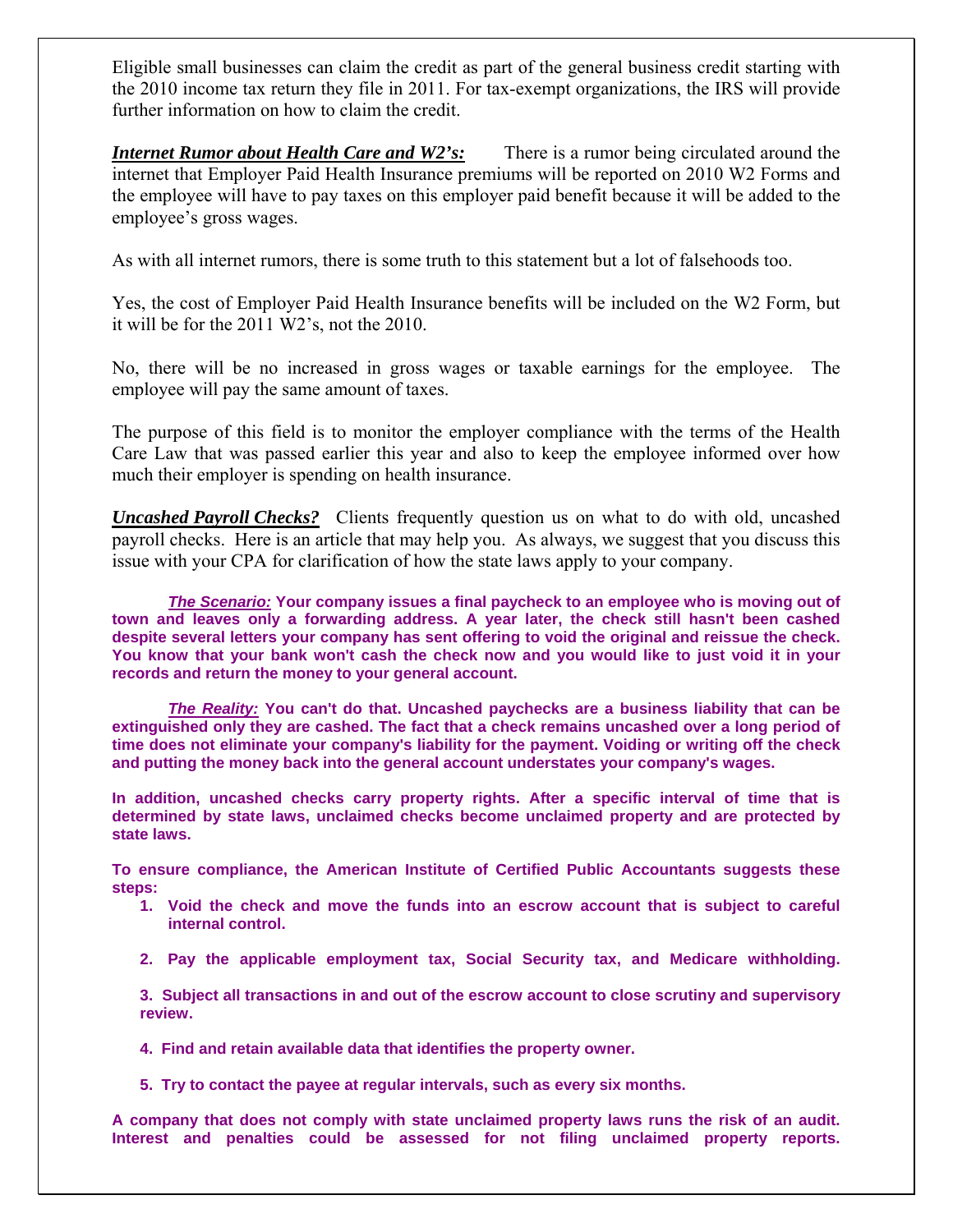**States generally aren't concerned about unclaimed property if your company has a continuing relationship with the owner or if the last known address in your records is the owner's current address. States require holders of unclaimed property to attempt to contact the owner before reporting the property.** 

**Each state, plus some U.S. and Canadian jurisdictions, have statutes that specify dormancy periods. Once the dormancy period has passed, your company generally must file annual reports to the states, and some states require reports even if your company has no new unclaimed property for the current year. For a review of California's rules and regulations, here is a link to a document on the state contoller's web pages dated January, 2010: [http://sco.ca.gov/Files-](http://sco.ca.gov/Files-UPD/guide_upd_updlaw.pdf)[UPD/guide\\_upd\\_updlaw.pdf](http://sco.ca.gov/Files-UPD/guide_upd_updlaw.pdf)**

**When it comes to which state gets the reports, the U.S. Supreme Court ruled that the holder must report the unclaimed property to the state in which the owner's last known address was located (***Texas vs. New Jersey, 1954***). If the owner's address is missing or incomplete, the top court ruled that the holder should report the asset to its state of incorporation (***Delaware vs. New York, 1992***).** 

**If your company is planning a merger or an acquisition, it's wise to perform due diligence of the other company's operations to identify all reportable unclaimed property.** 

**Unclaimed property is a sensitive issue that requires careful handling. If there is any doubt that you have met the burden of due diligence, consult with your accounting professional.**

*2010 Remaining Holiday Schedule:* The following remaining holidays are scheduled for 2010. The official "bank holidays" are marked with an "**\***"

- ► \* Monday, September 6, 2010 Labor Day Pay-Net will be closed
- ► \* Monday, October 11, 2010 Columbus Day Pay-Net will be open
- ► \* Thursday, November 11, 2010 Veteran's Day Pay-Net will be open
- ► \* Thursday, November 25, 2010 Thanksgiving Day Pay-Net will be closed
- ► Friday, November 26, 2010 Day After Thanksgiving Pay-Net will be closed
- ► \* Saturday, December 25, 2010 Christmas
- \* Saturday, January 1, 2011 New Years Day

*IRS to Move Employers to Electronic Tax Payments:* Beginning in 2011, all businesses will **be required** to make the deposits electronically, the Treasury Department proposed recently. The requirement is part of an initiative to move all taxpayers to electronic transactions. About 98 percent of all business tax dollars are paid electronically through the department's Electronic Federal Tax Payment System.

If you already use Pay-Net's Electronic Tax Filing Service, your deposits are already being made electronically, so there is no need for concern.

If you do not subscribe to our Tax Filing Service and you make your deposits by coupon, you will be required to make your deposits electronically. There are a couple of alternatives available to you. You can directly subscribe to the EFTPS payment system (see <https://www.eftps.com/eftps/>) and make payments online, or you can contact your bank to see if they offer electronic services to do this.

*Do You Hire H-1B Employees?:* The Labor Department unveiled an online tool to help employers understand how to comply with H-1B visa program requirements. The tool outlines notification requirements, monetary issues, worksite issues, recordkeeping, worker protections, and enforcement issues. H-1B visas are granted to highly skilled, college-educated, temporary foreign workers for a maximum of six years. The H-1B compliance tool is available at the following link: <http://www.dol.gov/elaws/h1b.htm>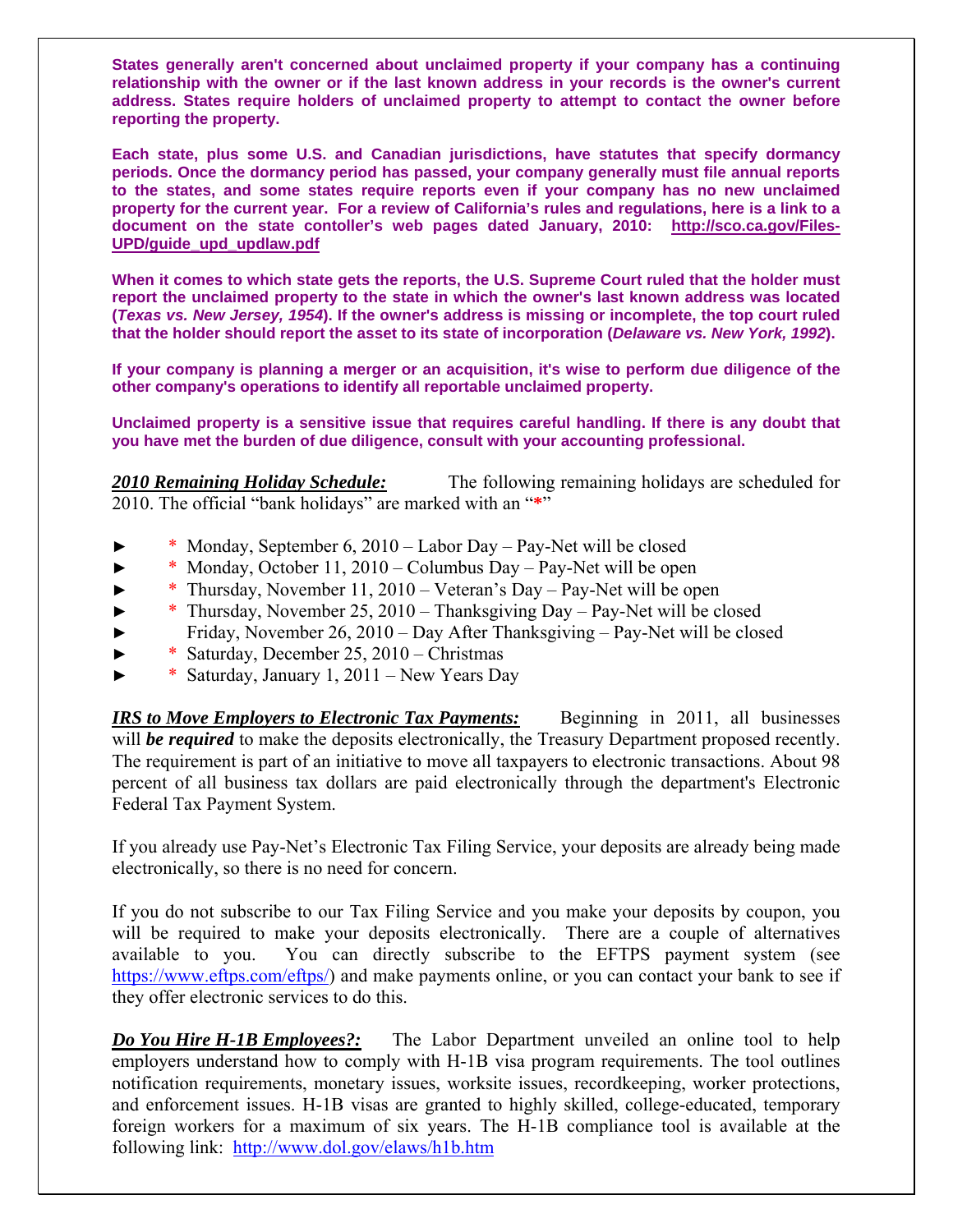*Social Security Numbering System:* Frequently, many clients have questions regarding their employees' Social Security Numbers. Even though Pay-Net offers our EVS service to clients to check the validity of their employees' SSN's, we find many unresolved errors when Pay-Net submits the W2 Magnetic Media files to the SSA. The biggest number of errors occurs with SSN's that begin with a "7" or an "8" or a "9". Apparently, these are invalid SSN's according to the SSA. And, with today's scrutiny by the Department of Homeland Security, we do not need any more attention than necessary from the government. And, we found a lot of clients having employees with SSN's that begin with an "8" or a "9".

The following link is a page on the SSA web site that lists the valid SSN number sequences and in what state they were issued:

#### <http://www.socialsecurity.gov/employer/stateweb.htm>

This page will help you in determining if your company has any potential problems with invalid SSN's. Since Pay-Net is unsure if this SSA list is entirely correct, if any client finds an employee with a truly valid SSN beginning with an "8" or a "9", please let us know.

### **This just in from the Social Security Administration:**

**The Social Security Administration (SSA) is moving to randomize the issuing of Social Security Numbers (SSN's). Beginning in 2011, the SSA will:** 

- **(1) Stop using SSN series in particular geographic areas, and**
- **(2) Will begin issuing SSN's with an 8 or 7 in the first position, and**
- **(3) Will NOT issue SSN's with a 9 in the first position, or 000 or 666 in positions 1 to 3.**

*Pay-Net's ConfirmFTD Service:* We want to remind our clients of our ConfirmFTD service, which allows our Electronic Tax Filing clients to check their Federal tax deposits on the EFTPS Department's web site (a division of the IRS).

To describe the service in a nutshell: For a very minimal one-time fee, Pay-Net will enroll you with the EFTPS unit of the IRS. You will receive a PIN directly from the EFTPS, which will allow you to register and login directly to the EFTPS web site. There, on their web site, you can confirm the date and amount of all Federal 941 and 940 deposits made on your behalf by Pay-Net for the last 16 months.

*Additional Services Offered by Pay-Net:* Sometimes clients can forget the vast range of services that Pay-Net can offer your company. For example, did you know that we offer four different types of tax services? Or, did you know you could import your payroll information from an Excel® spreadsheet? Since businesses are constantly changing, your payroll and human resource requirements can also change. We encourage you to examine the vast number of services that we offer, from Human Resource tracking to Employee Self Service. To find out about our expanse of services visit our web site, [www.pay-net.net,](http://www.pay-net.net/) and click on "Pay-Net Solutions".

*Puzzler Answer:* Because John's activities were done for the company's benefit, his time is compensable under the Fair Labor Standards Act. Employers must pay employees for unauthorized work, even when formally prohibited by company policy, if performed with the knowledge and acquiescence of management.